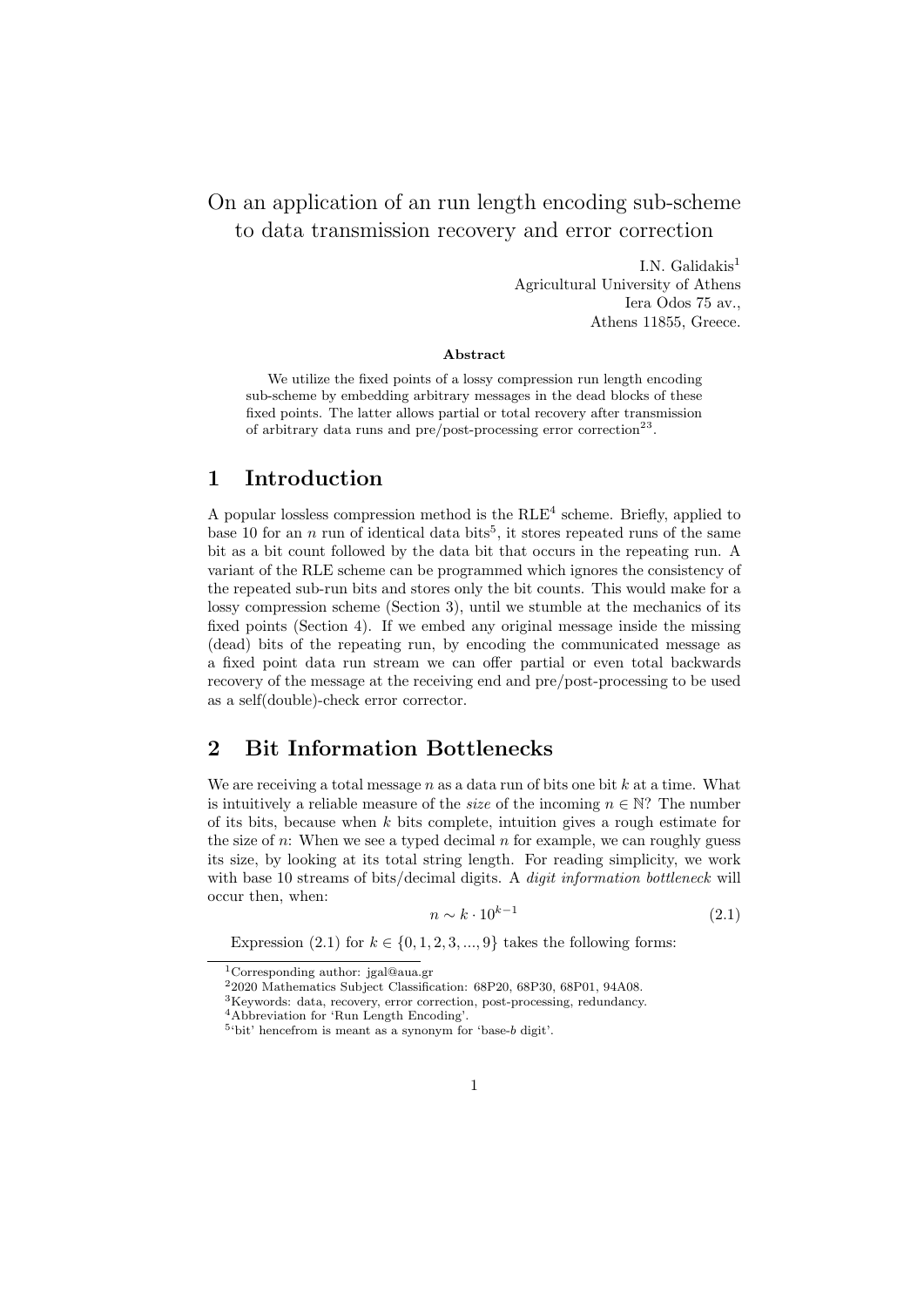- $0 \cdot 10^{-1} = 0$
- $1 \cdot 10^0 = 1$
- *•* 2 *·* 10<sup>1</sup> *∼* 2*a*
- *•* 3 *·* 10<sup>2</sup> *∼* 3*ab*
- *•* 4 *·* 10<sup>3</sup> *∼* 4*abc*
- *•* 5 *·* 10<sup>4</sup> *∼* 5*abcd*
- *•* 6 *·* 10<sup>5</sup> *∼* 6*abcde*
- *•* 7 *·* 10<sup>6</sup> *∼* 7*abcdef*
- *•* 8 *·* 10<sup>7</sup> *∼* 8*abcdefg*
- *•* 9 *·* 10<sup>8</sup> *∼* 9*abcdefgh*

where  $a, b, c, d, e, f, g \in \{0, 1, 2, 3, \ldots, 9\}$ . A *bottleneck digit* then, is a digit which counts exactly this many digits following, including itself in an incoming sequence of data bits. A *bottleneck block* is an entire block of decimal digits which starts with a bottleneck digit and includes all the digits that the bottleneck digit counts including itself. Note that 0 and 1 are bottleneck digits and bottleneck blocks simultaneously.

#### **3 A Lossy Compression** RLE **Sub-scheme**

The two definitions above of bottleneck digit and bottleneck block give rise to the lossy compression scheme LC for  $n \in \mathbb{N}$ : Compress *n* by picking only its bottleneck digits and discard the rest of the bottleneck block as dead bits. For example, if: *n* = 83716253849182736152435152635155243019283716263515, the compressed number will be:  $LC(n) = 88653501935$ . We write *n* in a convenient format below, so the scheme is easy to recognize:

*n* = 83716253 84918273 615243 51526 351 55243 0 1 928371626 351 5 (3.1)

The bottleneck digits are indicated by an underline and are the digits picked up. The bottleneck blocks are the digit blocks between the bottleneck digits. Sample Code 3 of the Appendix (using Maple [5]) gives an algorithm (LC) for this compression scheme, with input an arbitrary length list *L* consisting of decimal digits  $k \in \{0, 1, 2, 3, 4, 5, 6, 7, 8, 9\}$ . For example:

L:=[8,4,1,3,2,4,5,8,6,7,5,4,3,2,5,6,7,8, 9,1,0,9,4,7,5,4,2,8,7,6,9,1];  $LC(L)$ ; [8,6,5,1,0,9,9]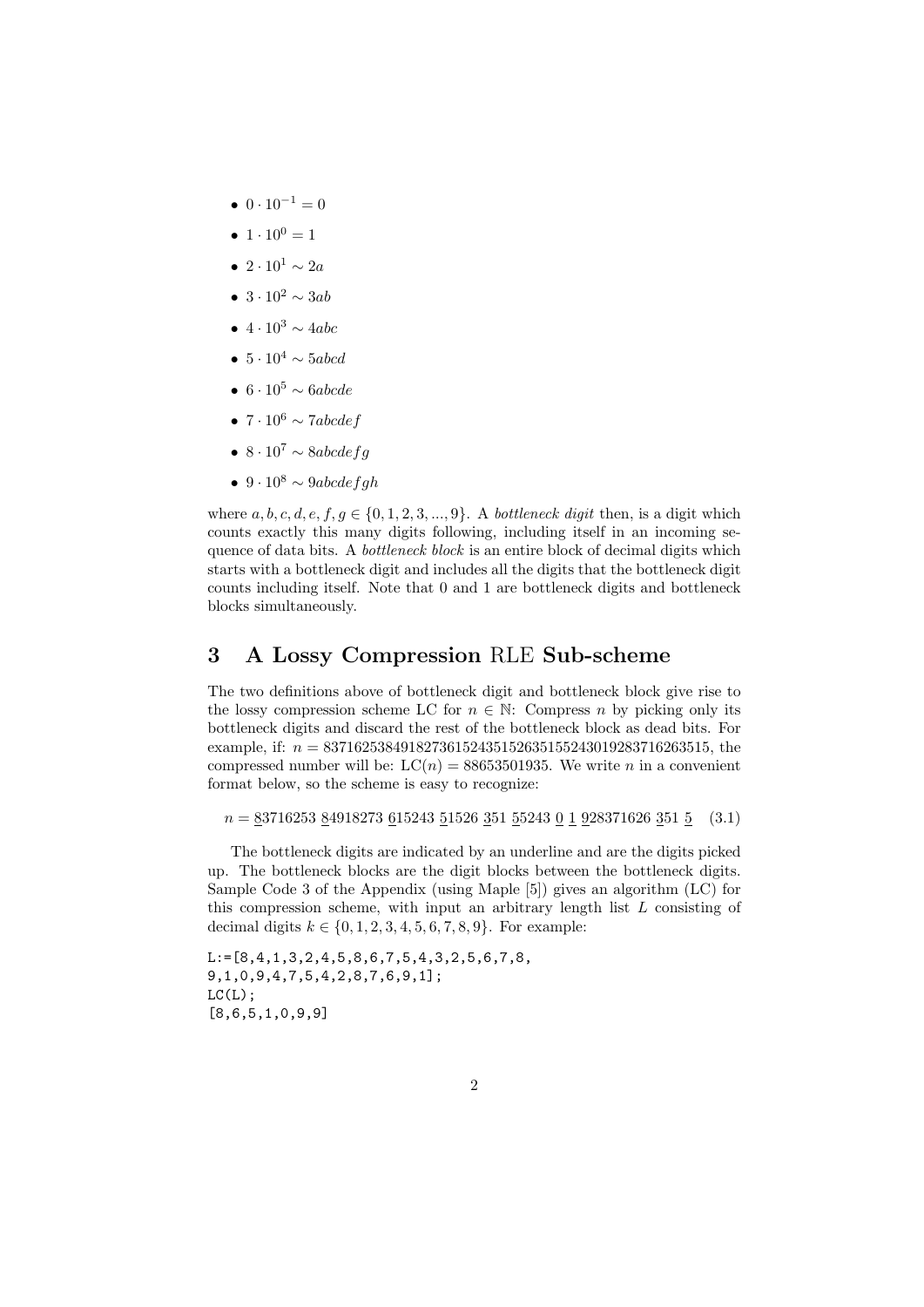

Figure 1: Compression ratio/efficiency of LC with list size 1-150 and trial size 150 (red) against measured average efficiency *∼* 0*.*22342 (black), close to theoretical average efficiency *∼* 10*/*46 *∼* 0*.*21739.

**Theorem 3.1** *The average compression efficiency of* LC *is:*  $\sim 10/46$ *.* 

*Proof:*  $6$  Let  $L_i$  denote the number of times *i* is a leading bottleneck digit, i.e., one of the retained digits. For any given sequence of length *N*, *N* =  $L_0 + L_1 + 2L_2 + 3L_3 + \cdots + 9L_9$ . Suppose each digit *i* is equally likely to be a leader, i.e., that the  $L_i$  are approximately equal to some  $L$ , hence  $N \sim 46L$ . The number of retained digits is  $L_0 + L_1 + \cdots + L_9 \sim 10L$ , so the average compression efficiency must be around  $10/46 \sim 0.21739$ . □



Figure 2: Compression/decompression error of LC with list size 1-150 and trial size 150 (red) against measured average error *∼* 0*.*87 (black), corresponding to theoretical error  $1 - 1/k$  for an average block size  $k \sim 7.6$ .

<sup>6</sup>Credit: James Waldby (sci.math forum, 2002).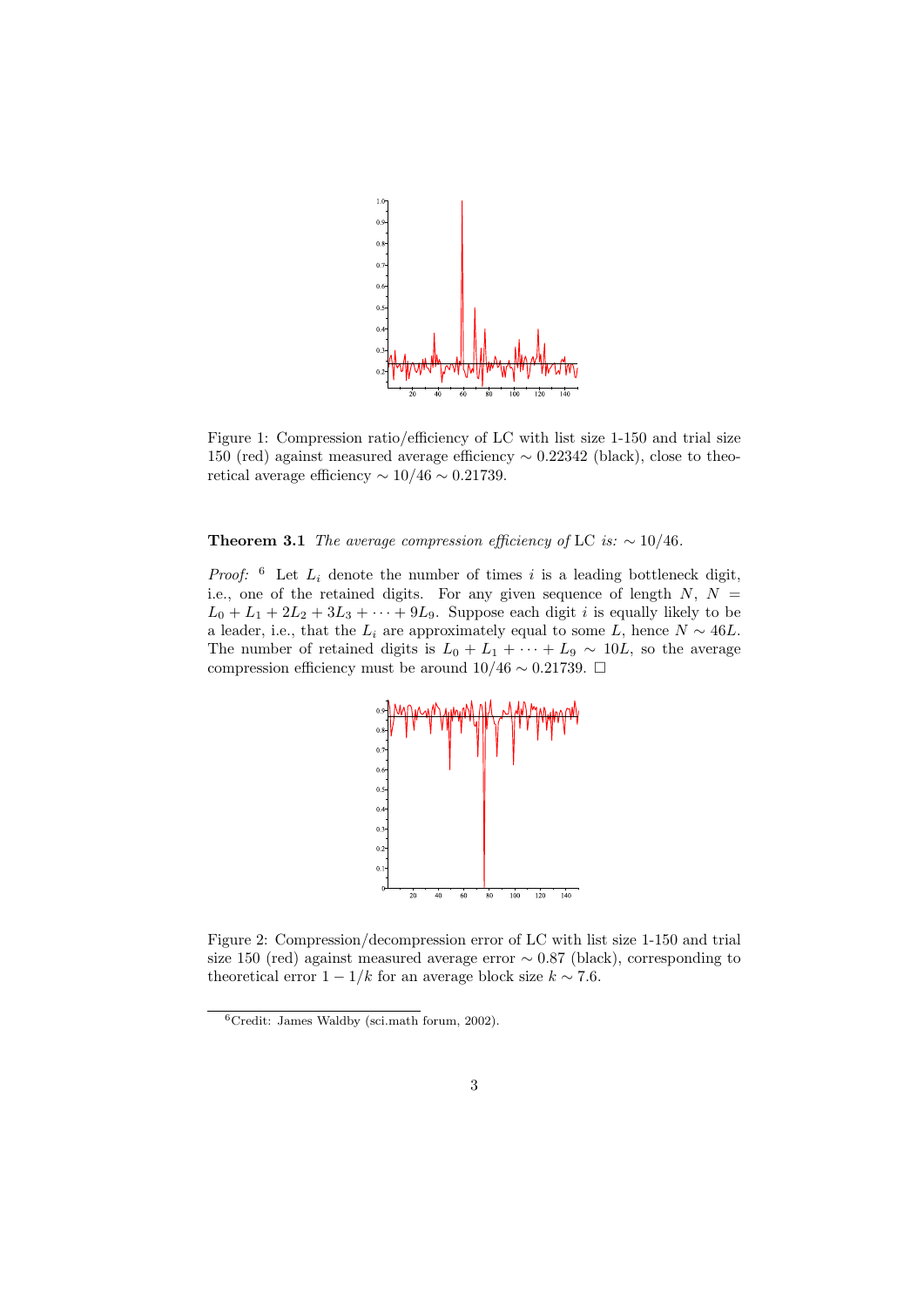Unfortunately LC is very lossy. Using a simple probabilistic distribution model  $([1])$ , for a long data run of *n* bits with average block size *k*, it's clear that on average *∼ n/k* bits will be retained (the bottleneck block headers) and therefore  $\sim n - n/k$  bits will be lost (the bottleneck block contents sans their first bit). This gives an average error  $1 - 1/k$ .

Note that there *are* examples where the loss is minimal or very close to *k*

zero. Some obvious examples are the data streams:  $n = \overline{d \dots d}$ , consisting of *k* identical bits  $d \in \{0, 1, \ldots, 9\}$  or  $n = d_1$ *d*1*−*1  ${\color{red} \widetilde{0...0}}{d_2}$ *d*2*−*1  ${\color{black}\widetilde{\mathbb{0}\dots\mathbb{0}\dots d}}_{m}$ *dm−*1  ${\overline{0 \ldots 0}}, \text{ with}$  $d_i$  ∈ {0, 1, . . . , 9},  $i$  ∈ N, etc.

#### **4 The Fixed Points of** LC

Excepting the trivial cases shown in the previous Section, we can find many other numbers *n* such that  $|0.n - 0$ . LC $(n)| < \epsilon$  for a given  $\epsilon$ . A number *n* like this would be a non-trivial *fixed point* of this compression scheme<sup>7</sup>, in a similar sense that 22 is a fixed point of RLE.

Using Sample Code 4 we generate some such fixed point data streams:

 $L:=[3,5,1,4,2]$ ;  $M:=[]$ ; GFPLCM(L,32,M); "Bad seed list: Cannot generate matching fixed point sequence"

Indeed! Note that  $LC(n) = [3, 4, \ldots]$  and the second digit does not match. This initial digit seed sequence *L* therefore, cannot generate a fixed point stream. Try instead:

L:=[3,5,1,5,0];M:=[]; GFPLCM(L,32,M);  $[3,5,1,5,0,x,x,x,1,5,x,x,x,x,0]$ 

Verify compression:

LC(L); #compress  $[3,5,1,5,0]$ 

and that works. We can extend the generation to an arbitrary length fixed point stream by varying the parameter 'blocks' in GFPLCM (32, above). We call such numbers 2d (1d for data, 1d for redundancy) numbers. A 2d number broken down to its bottleneck blocks can be read in two ways, left to right and top to bottom using the bottleneck digits as anchors. This means: Read the following number from top to bottom and from left to right. Reading thus, the

<sup>&</sup>lt;sup>7</sup>In an extended sense: In standard Analysis, for an appropriate function  $f : \mathbb{R} \to \mathbb{R}$ , a number  $x \in \mathbb{R}$  is called a fixed point of *f*, iff it satisfies:  $f(x) = x$ . In this case we take *x* = *n* to be a fixed point of *f* to allow for  $\lim_{n\to\infty}$  |0*.n* − 0*.* LC(*n*)| <  $\epsilon$ , for given  $\epsilon$  instead, to accommodate arbitrarily long data runs and their shorter compressions.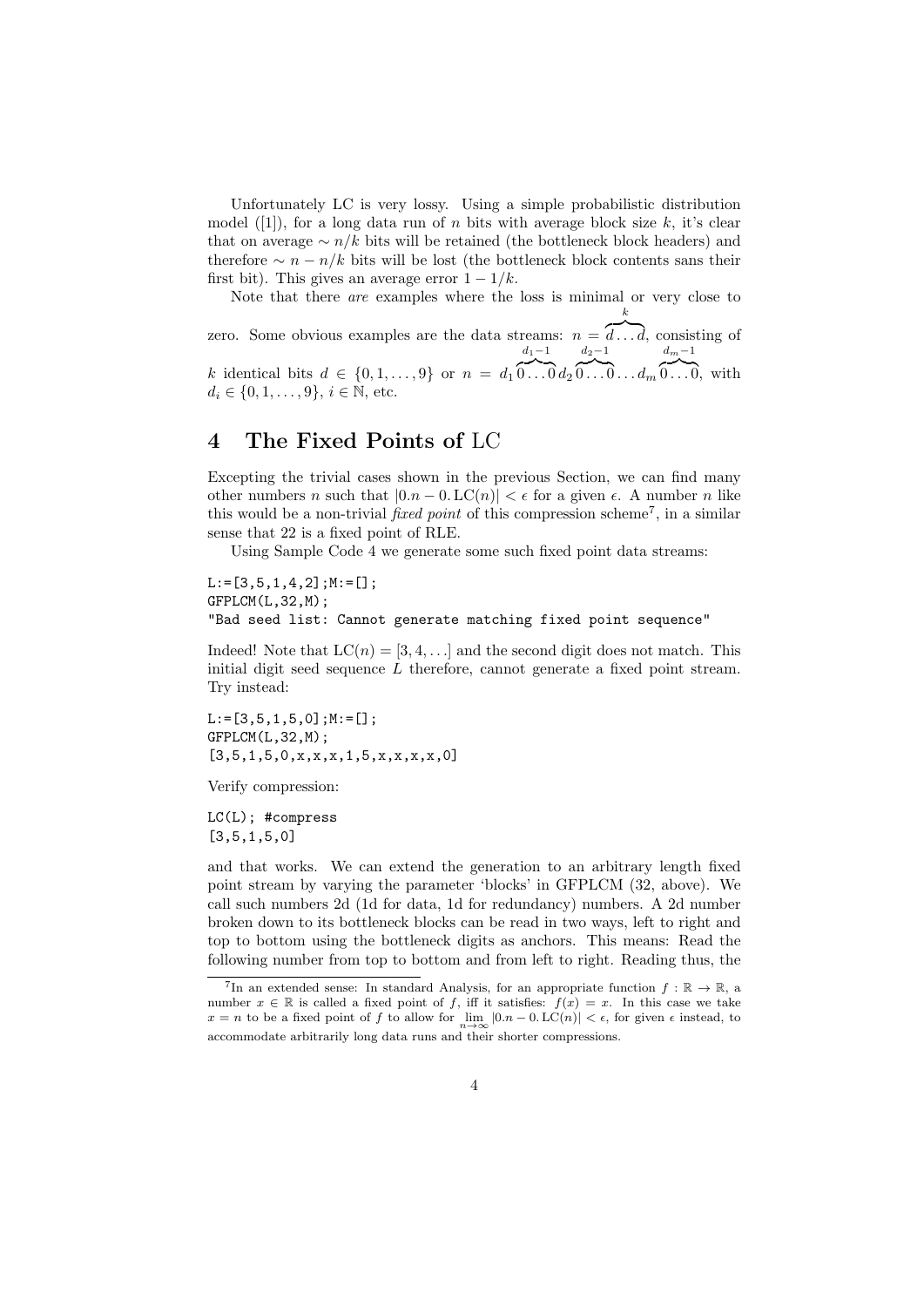digits match the digits if you only read from top to bottom and only the first digit of the number in every row:

- 1
- *•* 23
- *•* 309
- 347
- *•* 0
- *•* 912553173
- *•* 376
- *•* 4705
- *•* 7092646
- *•* 0
- *•* 921148687
- *• . . .*

For all such numbers, we have:

**Corollary 4.1** *If*  $b_n = \{d_{n,1}, d_{n,2}, d_{n,3}, \ldots, d_{n,k}\}$  *is a bottleneck block of size*  $|b_n|=k$ , in a data run list  $L = \{d_i\}_{i\in\mathbb{N}}$  of digits  $d_i \in \{0,1,2,\ldots,9\}$ , then, for *all*  $n \geq 1$ *:* 

$$
d_{n,k} = d_{\begin{pmatrix} n-1 \\ \sum_{j=1}^{n} |b_j|+k \end{pmatrix}}\n= d_{|b_1|+|b_2|+...+|b_{n-1}|+k}\n= d_{d_{1,1}+d_{2,1}+...+d_{n-1,1}+k}\n= d_{d_1+d_2+...+d_{n-1}+k}
$$
\n(4.1)

*Proof:* By construction, from the definition of fixed point of LC.  $\Box$ 

## **5 Properties of Fixed Points of** LC

A fixed point sequence data run has an fairly interesting property: It can recover itself backwards completely if we have enough digits of the sequence starting at a bottleneck digit of the original sequence provided the structural condition from Corollary (4.1) is met. Suppose we are receiving the sequence:

L=[3,5,1,5,0,0,7,6,1,5,2,6,9,9,0,0,7,1,6, 2,3,3,7,6,3,6,4,1,9,1,5,8,2,7,4]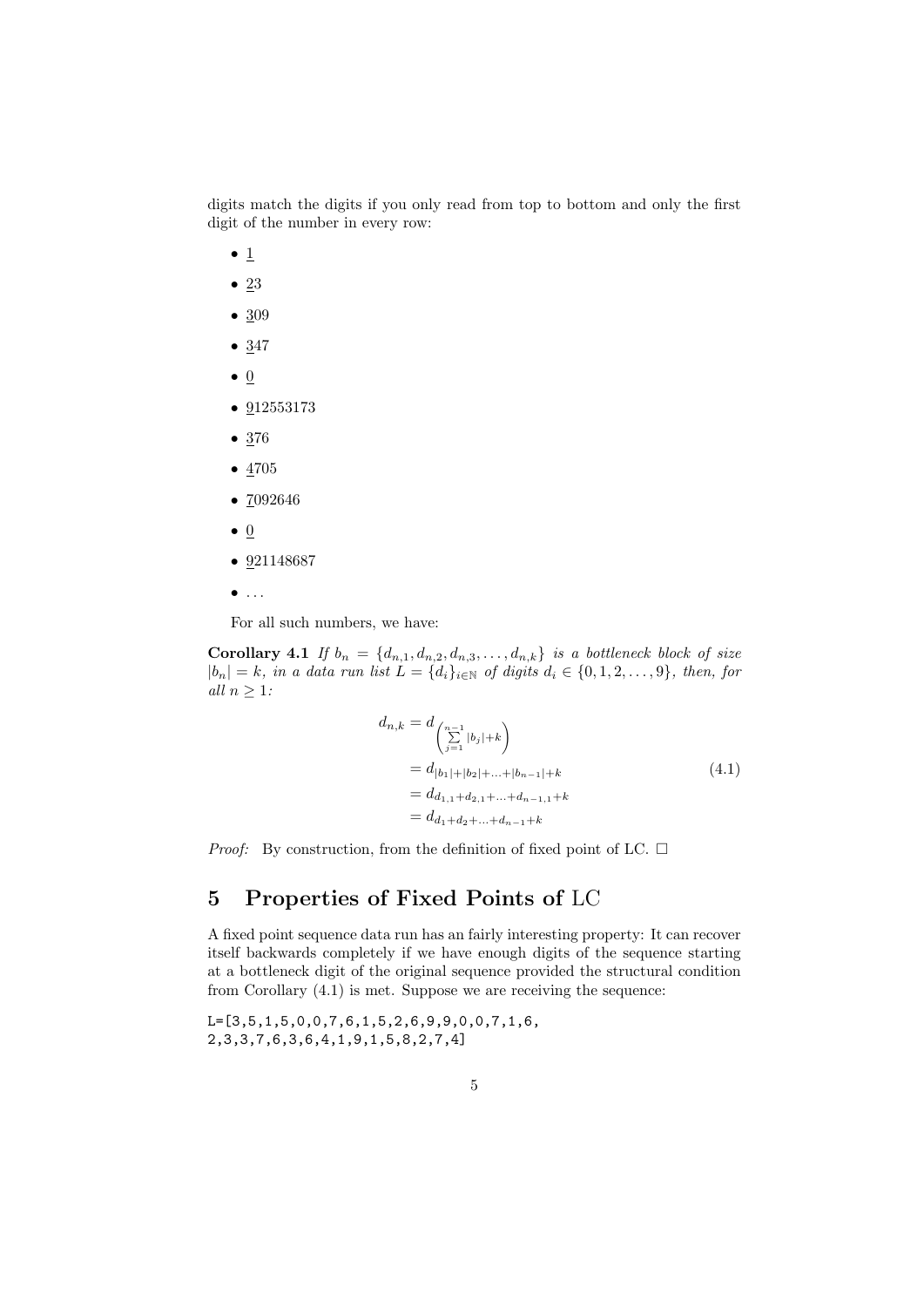one bit at a time and we have lost all bits prior to those from position 10 backwards and suppose that we also know that the bit at position 10 is a bottleneck. So we have the sub-run:

LT:=[5,2,6,9,9,0,0,7,1,6,2,3,3,7,6,3,6,4,1,9,1,5,8,2,7,4];

Compress the above using LC:

LT:=LC(LT);#compress LT [5,0,0,7,6,1,5]

The digits left of 5 are digits leading the truncated sub-run, *LT*. So we add them to the list, up to suitable successive bottleneck digits, to the left, to form a new recovered sub-run:

 $LT:=[5,0,0,7,6,1,5,2,6,9,9,0,0,7,1,6,2,3,3,7,6,3,6,4,1,$ 9,1,5,8,2,7,4]; LT:=LC(LT);#compress again [5,1,5,0,0,7,6,1,5]

The first two digits are the leading digits before our new truncated sub-run *LT*. We add those to the list, but we have no bottleneck digit, so the next bottleneck digit to the left must necessarily be a 3. Hence:

 $LT:=[3,5,1,5,0,0,7,6,1,5,2,6,9,9,0,0,7,1,6,2,$ 3,3,7,6,3,6,4,1,9,1,5,8,2,7,4]

If we compress again:

LT:=LC(LT);#compress  $[3,5,1,5,0,0,7,6,1,5]$ 

which means *LT* is a fixed point, so we have recovered the entire data run. It is now clear that the entire recovery is essentially a consequence of Corollary (4.1). A more involved example: Suppose an original data run is:

[9,5,1,5,0,9,8,6,2,5,2,6,9,5,|,1,5,2,8,1,0,0,9,0, 7,8,6,5,9,7,3,8,6,1,1,6,6,8,7,6,7,8,6,1,5,2,2,5,2, 7,6,0,2,7,6,4,2,5,3,9,9,7,4,6,7,0,9,4,2,5,7,1,4,4, 1,5,8,8,9,1,2,6,8,5,3,1,5,5,5,0,1,0,0]

Suppose that we have only the following sub-run<sup>8</sup>:

LT=[1,5,2,8,1,0,0,9,0,7,8,6,5,9,7,3,8,6,1,1,6,6,8, 7,6,7,8,6,1,5,2,2,5,2,7,6,0,2,7,6,4,2,5,3,9,9,7,4,6,7,0,9, 4,2,5,7,1,4,4,1,5,8,8,9,1,2,6,8,5,3,1,5,5,5,0,1,0,0]

First, compress via LC:

<sup>8</sup>Sub-runs always right of *|*. Recovered left of *|*.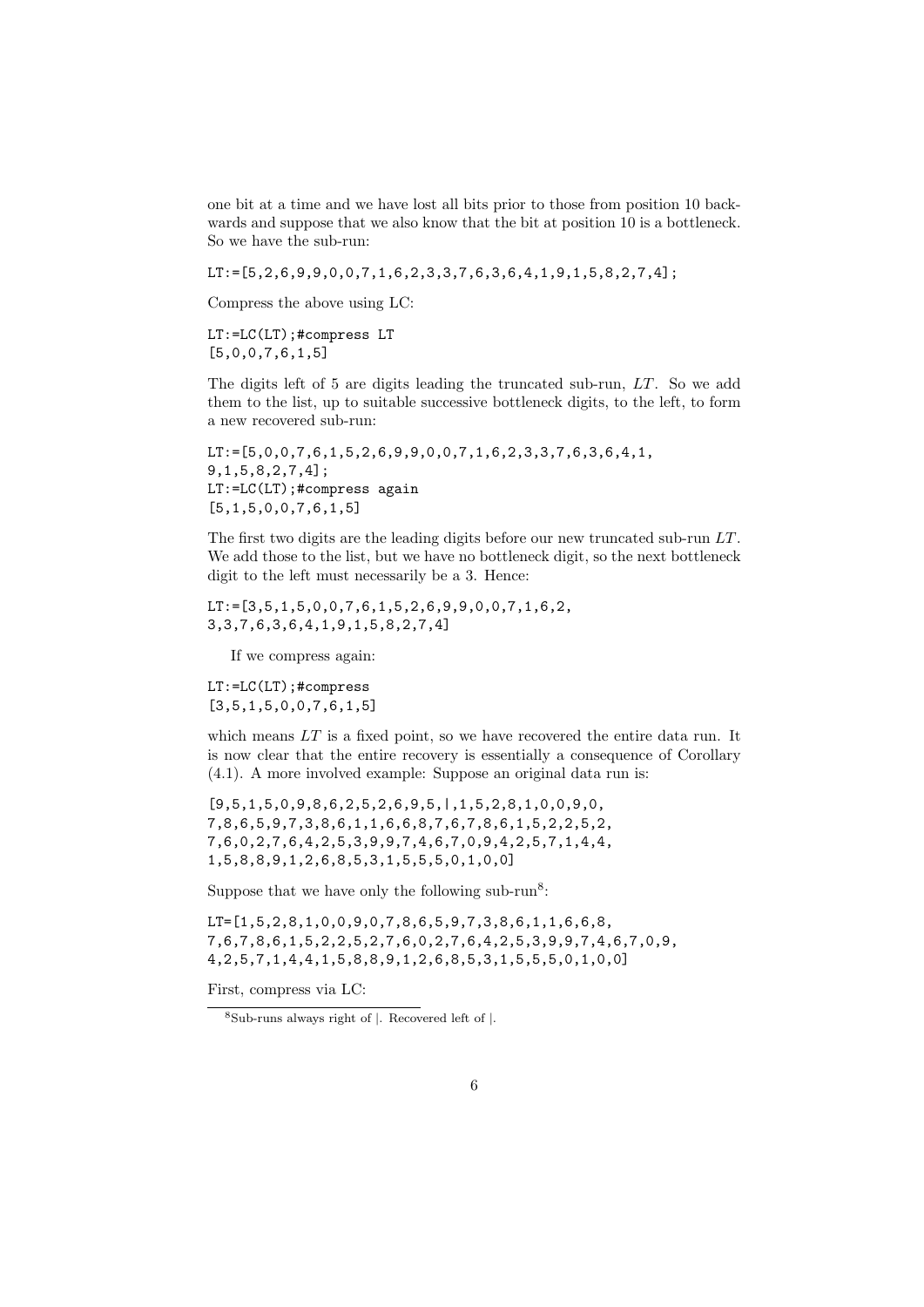$LC(LT)$ ;  $[1,5,0,9,8,6,2,5,2,6,9,5,1,1,5,2,8,1,0,0]$ .

We pick the next block to the left of *|* and add it to the list:

 $LT:=[5,2,6,9,5,1,5,2,8,1,0,0,9,0,7,8,6,5,9,7,3,8,6,1,1,6,6,$ 8,7,6,7,8,6,1,5,2,2,5,2,7,6,0,2,7,6,4,2,5,3,9,9,7,4,6,7, 0,9,4,2,5,7,1,4,4,1,5,8,8,9,1,2,6,8,5,3,1,5,5,5,0,1,0,0]; LC(LT);#compress again [5,1,5,0,9,8,6,2,|,5,2,6,9,5,1,5,2,8,1,0,0]

We can add a bottleneck digit 9 at the start, so then

LT:=[9,5,1,5,0,9,8,6,2,5,2,6,9,5,1,5,2,8,1,0,0,9,0,7,8,6,5, 9,7,3,8,6,1,1,6,6,8,7,6,7,8,6,1,5,2,2,5,2,7,6,0,2,7,6,4,2, 5,3,9,9,7,4,6,7,0,9,4,2,5,7,1,4,4,1,5,8,8,9,1,2,6,8,5,3,1, 5,5,5,0,1,0,0];

Check compression:

LC(LT);#compress  $[9,5,1,5,0,9,8,6,2,5,2,6,9,5,1,5,2,8,1,0,0]$ 

and  $L = LT$ , which means we have recovered the entire run successfully, so we are done.

## **6 Limitations**

The above scheme has two problems: First, one needs to have a sufficiently long sub-run to generate the immediate left neighbors up to the first sub-run block. For example, if the sub-run in the previous example was:

 $LT:=[9,0,7,8,6,5,9,7,3,8,6,1,1,6,6,8,7,6,7,8,6,1,5,2,2,$ 5,2,7,6,0,2,7,6,4,2,5,3,9,9,7,4,6,7,0,9,4,2,5,7,1,4,4, 1,5,8,8,9,1,2,6,8,5,3,1,5,5,5,0,1,0,0];

Then:

 $LT:=LC(L)$ : [9,8,6,2,5,2,6,9,5,1,5,2,8,1,0,0]

which is barely a recovered sub-run left of starting block:

[9*,* 0*,* 7*,* 8*,* 6*,* 5*,* 9*,* 7*,* 3*, . . .*]. Any other chosen sub-run *right* of [9*,* 0*,* 7*, . . .*] and the recovery would be incomplete. For example, if we only had the sub-run:

LT=[8,6,1,1,6,6,8,7,6,7,8,6,1,5,2,2,5,2,7,6, 0,2,7,6,4,2,5,3,9,9,7,4,6,7,0,9,4,2,5,7,1,4, 4,1,5,8,8,9,1,2,6,8,5,3,1,5,5,5,0,1,0,0]

then we get: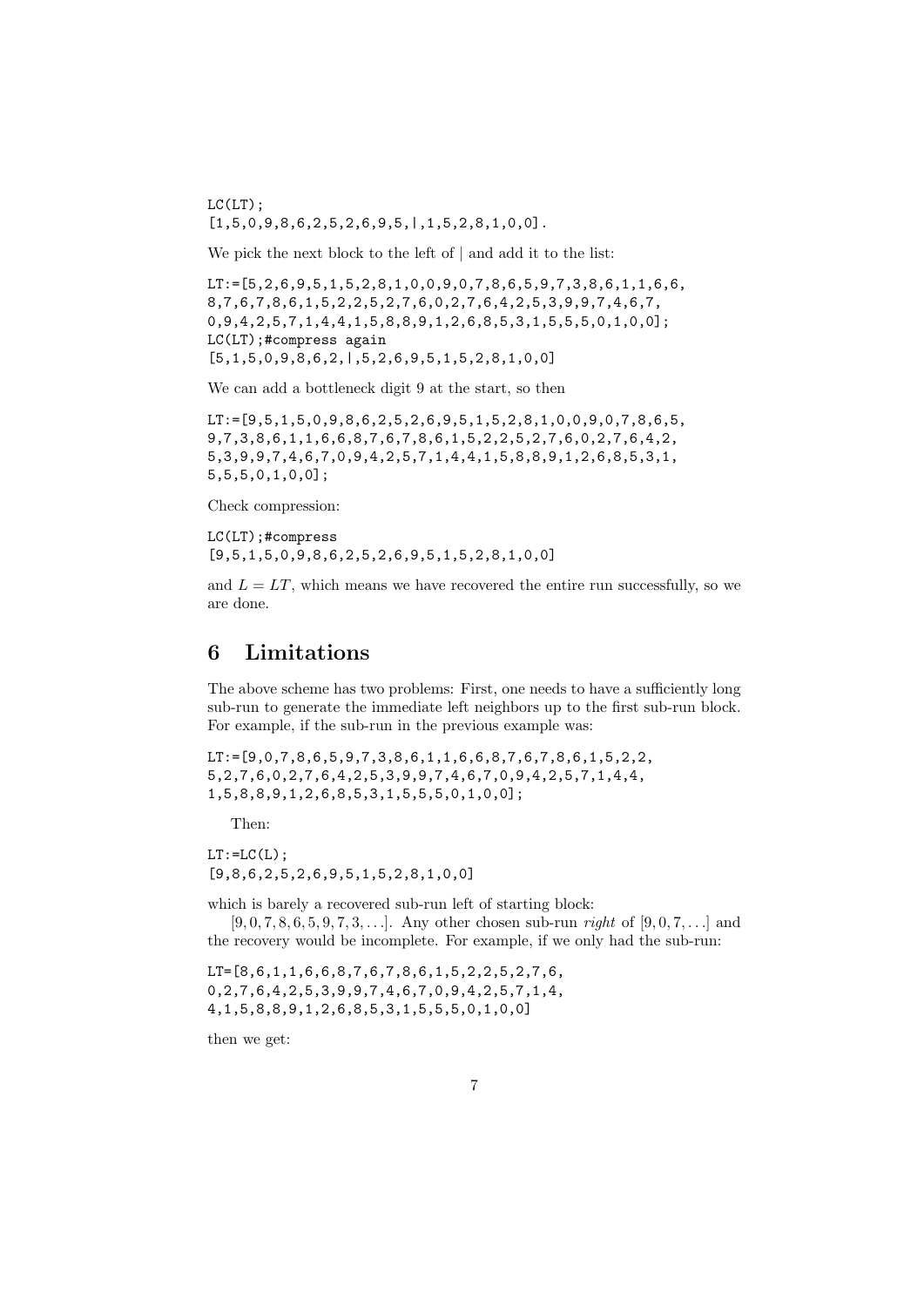$LT:=LC(L)$ ;  $[8,6,2,5,2,6,9,5,1,5,2,8,1,0,0]$ 

Note that this sub-run indeed consists of 'recovered' digits of the original run *L*, but it misses the in-between block: [*. . . ,* 9*,* 0*,* 7*,* 8*,* 6*,* 5*,* 9*,* 7*,* 3*, . . .*]. We can estimate roughly an approximate bound for the least number of digits of a sub-run needed to recover the first block left of the sub-run we've got. Suppose the full run is  $L = [[b_1], [b_2], \ldots, [b_n], [b_{n+1}], \ldots, [b_m]]$ , consisting of *m* blocks  $b_i, i \in \{1, 2, \ldots, m\}$ . We assume we've only got the sub-run:  $LT =$ [[ $b_n$ ],  $[b_{n+1}]$ , ...,  $[b_m]$ ], consisting of  $m - n + 1$  blocks  $b_j, j \in \{n, n + 1, \ldots, m\}$ . The number of digits of the sub-run, is:  $|LT| = S_R = \sum_{j=n}^{m} |b_j|$ . The number of digits of the full-run, is:  $|L| = S_T = \sum_{i=1}^{m} |b_i|$ . So any sub-run gives a digit percentage:  $S_R/S_T$  of the full run. Now:

$$
\frac{S_R}{S_T} = \frac{S_R}{\sum_{i=1}^{n-1} |b_i| + S_R} = \frac{1}{\left(\sum_{\frac{i=1}{S_R}}^{\frac{n-1}{2}} |b_i| \right) + 1} \tag{6.1}
$$

Upon compression of *LT*, we get exactly the  $m - n + 1$  digits sub-run:  $LC(LT) = LT' = [b_n, b_{n+1}, \ldots, b_m]$ , therefore  $|LT'|$  needs to be at least equal to the number of (recovered) digits left of *LT*. But the latter is:  $\sum_{i=1}^{n-1} |b_i|$ , hence equation (6.1) becomes:

$$
\frac{S_R}{S_T} = \frac{1}{\left(\frac{m-n+1}{S_R}\right) + 1} \tag{6.2}
$$

Assuming an average block length  $|b_j| \sim 5$  for the sub-run  $(LT)$  we've got, we get:

$$
\frac{S_R}{S_T} \sim \frac{1}{\left(\frac{m-n+1}{\sum_{j=n}^m 5}\right) + 1} = \frac{1}{\left(\frac{m-n+1}{5(m-n+1)}\right) + 1} = \frac{1}{\frac{1}{5} + 1} \sim 83.3\% \tag{6.3}
$$

The above means that we shouldn't expect reliable recovery of the immediate left block of *LT*, unless we've got at least  $\sim 83.3\%$  of the total run<sup>9</sup>. Unfortunately, although we can count  $|LT|$  exactly<sup>10</sup>, there's no way to know how much of the *L* we've got in a lossy transmission system. This necessitates that either the original message *L* contains an encoding of its total length, either

<sup>9</sup>For an average block length *∼* 5 in the received data run or for a data run with block lengths approximately equi-distributed with average 5. For different average block length data runs in the receiver, this percentage will obviously vary from  $2/3$  to  $9/10$  as a function of average block length 2 to 9.

<sup>10</sup>That's obviously the length of the receiver's data.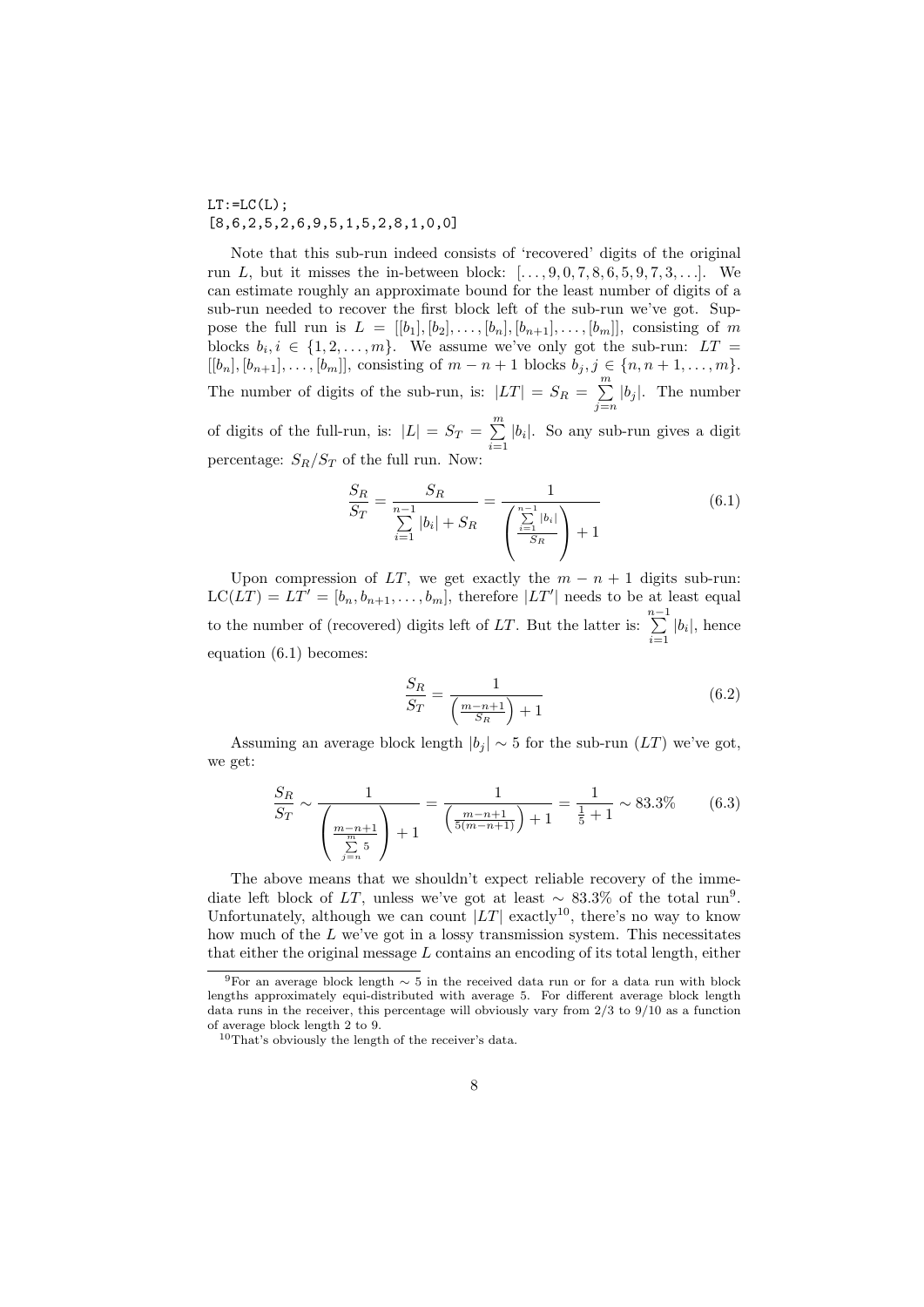at the beginning or at the end or that the receiver has received  $|L|$  correctly separately. In either case, once a receiver knows  $|L|$  and calculates  $|LT|$ , one can calculate the expected reliability of recovery from (6.3).

Second, the above scheme doesn't always guarantee a unique recovery: Consider the streams $^{11}$ :

- *•* 7254321 2754731450939128121787733950542405677765323421441656735
- *•* 35254321 2754731450939128121787733950542405677765323421441656735
- *•* 44254321 2754731450939128121787733950542405677765323421441656735

If the stream is truncated at the bottleneck point 2754..., we get:

L:=[2,7,5,4,7,3,1,4,5,0,9,3,9,1,2,8,1,2,1,7,8, 7,7,3,3,9,5,0,5,4,2,4,0,5,6,7,7,7,6,5,3,2,3,4, 2,1,4,4,1,6,5,6,7,3,5];  $LC(L)$ :  $[2,5,4,3,2,1,1,2,7,5,4,7,3,1,4,5]$ 

Now the above has problems. We can pick up just the digit (1), the two digits  $(2,1)$ , the three digits  $(3,2,1)$ , the four digits  $(4,3,2,1)$ , the five digits  $(5,4,3,2,1)$  or the digits (7,2,5,4,3,2,1) and continue the algorithm to give us different recovers with an updated stream.

If we pick the bottleneck digit  $(7)$  along with the block  $(2,5,4,3,2,1)$ , we get the first sequence above. If we pick the block  $(5,4,3,2,1)$ , we get:

L:=[5,4,3,2,1,2,7,5,4,7,3,1,4,5,0,9,3,9,1,2,8,1, 2,1,7,8,7,7,3,3,9,5,0,5,4,2,4,0,5,6,7,7,7,6,5,3, 2,3,4,2,1,4,4,1,6,5,6,7,3,5];  $LC(L)$ ;  $[5,2,1,5,4,3,2,1,2,7,5,4,7,3,1,4,5]$ 

Add the bottleneck digit (3) and we get the second sequence above. If we pick the block  $(4,3,2,1)$ , we get:

```
L:=[4,3,2,1,2,7,5,4,7,3,1,4,5,0,9,3,9,1,2,8,1,2,1,7,8,7,7,3,3,9,5,0,5,4,2,4,0,5,6,7,7,7,6,5,3,
2,3,4,2,1,4,4,1,6,5,6,7,3,5];
LC(L);
[4,2,5,1,4,3,2,1,2,7,5,4,7,3,1,4,5]
```
Add the bottleneck digit (4) and we get the third sequence above. Unfortunately such cases are pathological and cannot predict a unique sequence, since there's no way to choose the next (previous) block uniquely. Such fixed point data runs are called *ambiguous*.

Now verify that any fixed point data run which contains *nested* bottleneck blocks must necessarily be an ambiguous fixed point. A *nested bottleneck block*

<sup>11</sup>Credit: Timothy Little (sci.math forum, 2002)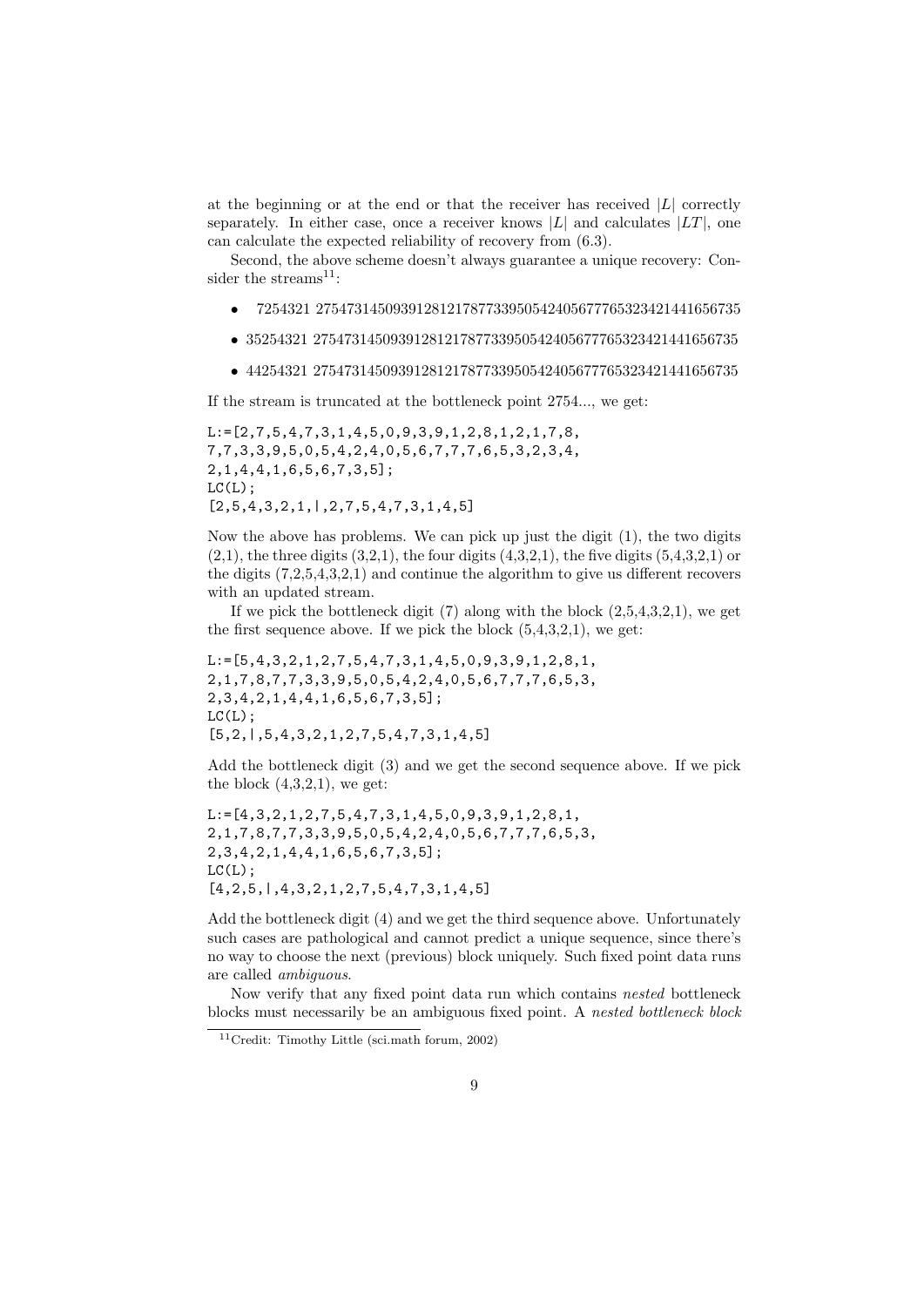is a block of length *k* in which counting from right to left and from 1 to *k*, at least two entries in the block equal the counting index. For example, the following are nested bottleneck blocks:

- *•* 987697777
- *•* 59821
- *•* 4731
- *•* 4399
- *•* 329

Fixed points which contain no nested bottleneck blocks exist. We therefore adjust procedure GFPLCM to generate digits which are not equal to their counting index from right to left inside their initial bottleneck blocks<sup>12</sup>.

**Corollary 6.1** *A non-ambiguous fixed point of* LC *predicts a backwards unique sequence.*

*Proof:* Choose a sufficiently long sub-run with a starting bottleneck block in order to recover more digits towards the beginning of the stream. Because the fixed point contains no nested bottleneck blocks, the compression process cannot extract a stream of digits which contain nested bottlenecks, hence the recovery process is unique and so the recovered stream is backwards unique.  $\Box$ 

## **7 Error Correction and Partial Recovery in** LC

Corollary 6.1 allows partially or totally recovered transmission, provided nested bottlenecks do not occur. A message can be encoded in the  $d-1$  digits inside the bottleneck blocks following the bottleneck digit  $d > 1$ . The block headers will then serve as redundancy bits and the block contents will serve as the data bits. The message is then transmitted. If the message is long enough and new bits keep coming in, if the receiver missed a small initial sub-run segment, by receiving enough bottleneck blocks towards the end of the message bit stream he/she can recover the original all the way to its beginning.

Using the routines in the Appendix one may choose to transmit simple messages - up to using the bit codes  $(0.9)$ . For example, let the message be<sup>13</sup> 1331415489975:

M:=[1,3,3,1,4,1,5,4,8,9,9,7,5];#message to be transmitted

The transmitter chooses a seed for fixed point encoding. Say:

<sup>12</sup>This modification already exists in GFPLCM of the Appendix: Encoded messages *M* through fixed point sequences, force a 0 place-holder inside the data run stream if the message's bit happens to generate a nested bottleneck block.

<sup>&</sup>lt;sup>13</sup>For the reader's convenience, procedures for converting between lists of bits and big natural numbers are provided in the Appendix, as L2N and N2L.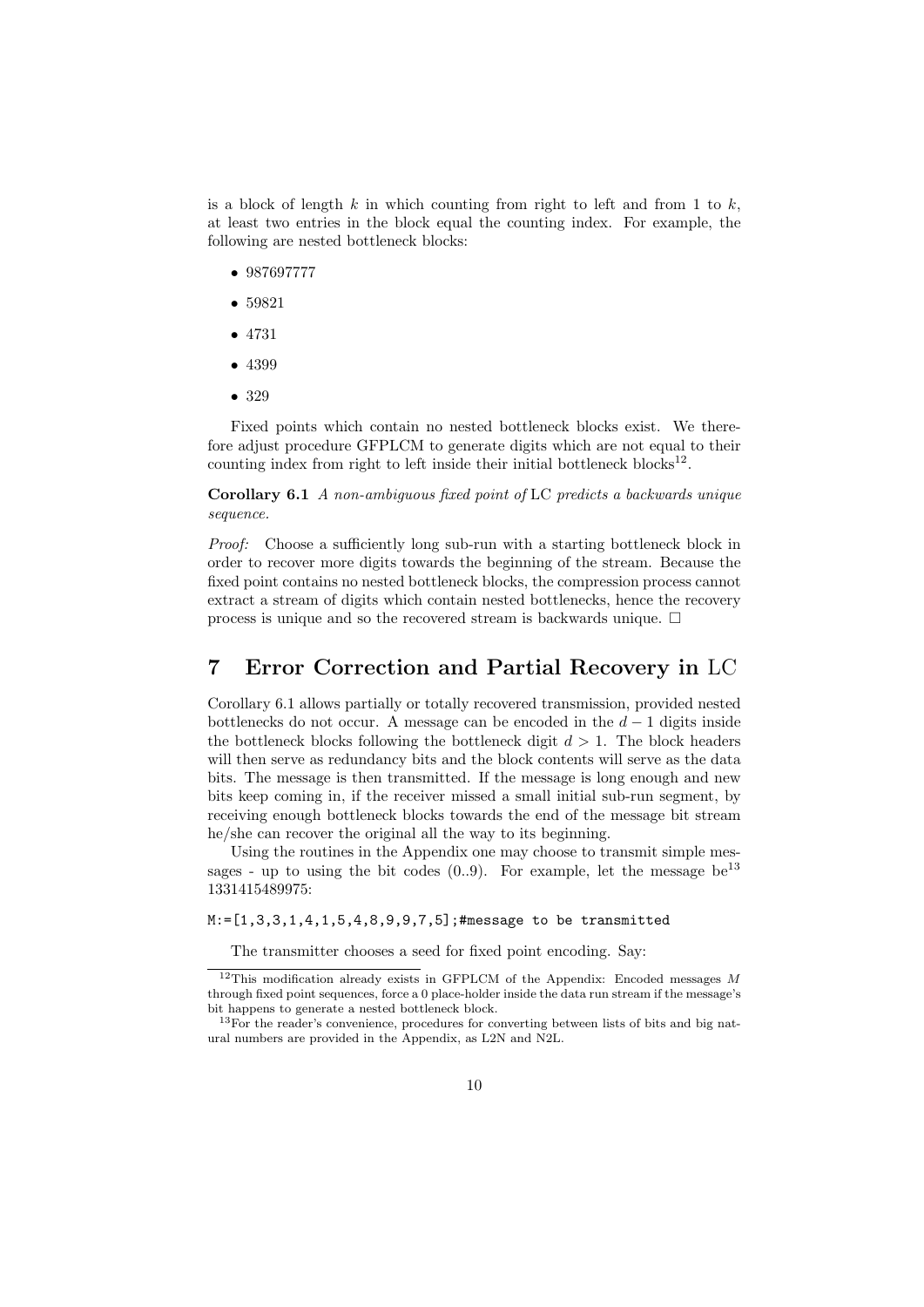$L:=[3,1,4,1,4,6,3]$ ;

The transmitter now generates a fixed point data stream using GFPLCM from Sample Code 5<sup>14</sup>

 $G:=GFPLCM(L,30,M);$ [3,1,4,1,4,6,3,0,1,4,1,3,3,6,1,4,1,5,4,3,8,9,0,1,4,9,7,5,1]

The transmitter first checks that it's a fixed point stream for LC:

LC(G);#compress G  $[3,1,4,1,4,6,3,0,1,4,1]$ 

And it is. The transmitter then transmits *G*, along with its size  $(|G| = 29)$  as a separate message. Suppose now that because of an unpredictable transmission error the receiver receives only 29 along with the data run: 6141543890149751 of size 16. The average block size in the received message is:  $(6+3+0+1+4+1)/6 \sim$ 2*.*5. Equation (6.3) for a receiving data run of average block size 2.5 gives a minimum required received data run size of 71*.*4% of the total transmission. Since 16*/*29 *∼* 55% *<* 71*.*4%, he immediately concludes that recovery of at least one block left of *G* is unreliable. So he waits for another transmission that includes at least one more backwards block. If the next received transmission happens to be for example: 41336141543890149751 of size 20, 20*/*29 *∼* 68% and the average block size of the received message is: 3.4, with a required minimum percentage for reliable recovery 77*.*2%, so he now knows he has a better chance of at least one block's recovery so tries again. And this time it works. First, he compresses the received message:

LT :=  $[4,1,3,3,6,1,4,1,5,4,3,8,9,0,1,4,9,7,5,1]$  $LC(LT)$ ; [4,6,3,0,1,4,1]

The emergence of the two blocks 4630 and 1 are now obvious. Adds these as a header to *LT* and compresses again:

LT :=  $[4,6,3,0,1,4,1,3,3,6,1,4,1,5,4,3,8,9,0,1,4,9,7,5,1]$  $LC(LT)$ ; [4,1,4,6,3,0,1,4,1]

The emergence of the block 41 is now obvious and it is obviously incomplete. There's only one choice for its header: 3, so *LT* now becomes:

LT: = [3, 4, 1, 4, 6, 3, 0, 1, 4, 1, 3, 3, 6, 1, 4, 1, 5, 4, 3, 8, 9, 0, 1, 4, 9, 7, 5, 1]

One more compression:

 $LT:=[3,4,1,4,6,3,0,1,4,1,3,3,6,1,4,1,5,4,3,8,9,0,1,4,9,7,5,1];$  $LC(LT)$ ;  $[3,1,4,1,4,6,3,0,1,4,1]$ 

<sup>&</sup>lt;sup>14</sup>Note the 'bad' first bit '1' in *M*'s first digit for this fixed point seed, which gives its place to the 0 placeholder.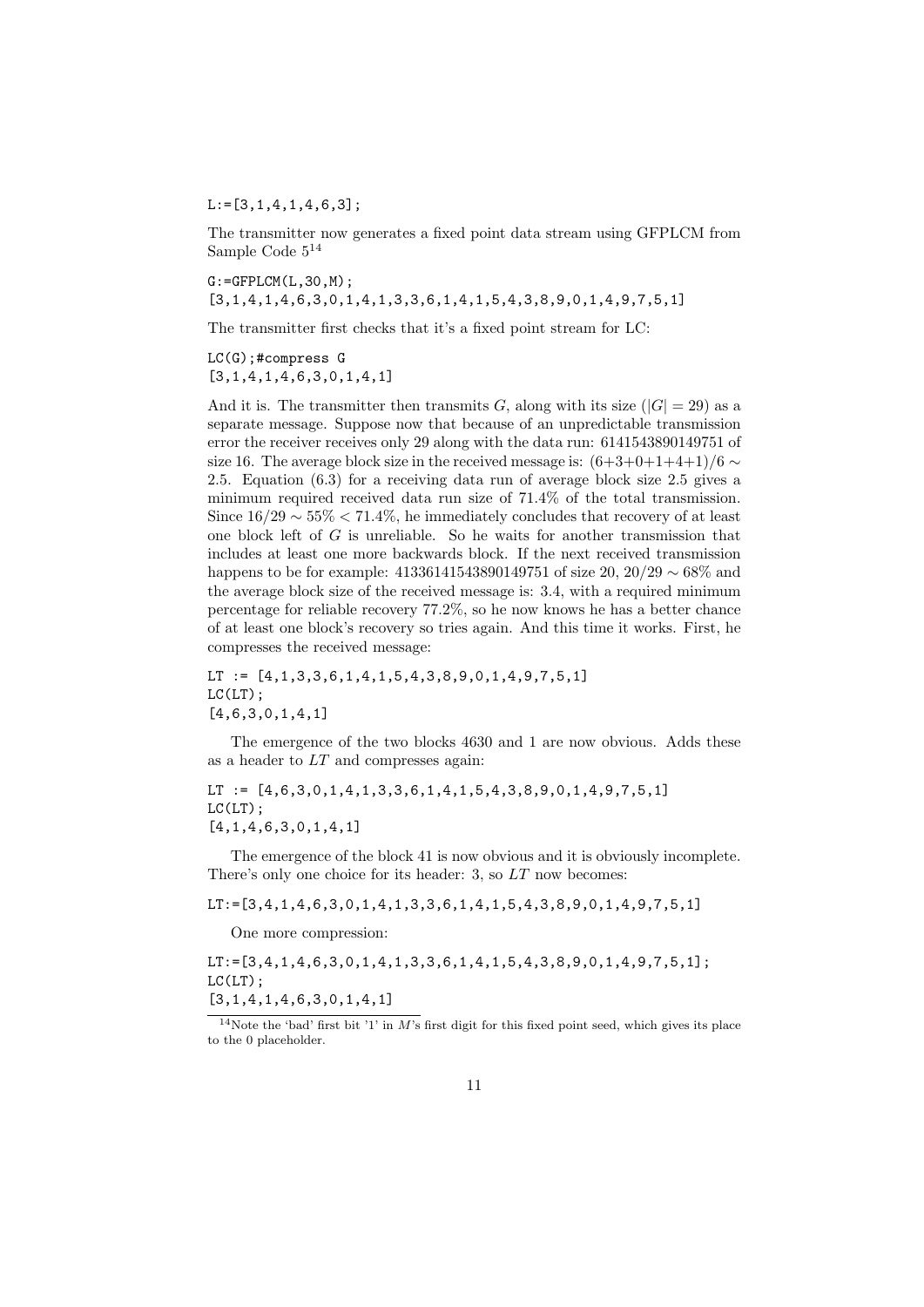and the message is fixed. The latter means that recovery is complete. Now he extracts the intended message:

 $G:=[3,4,1,4,6,3,0,1,4,1,3,3,6,1,4,1,5,4,3,8,9,0,1,4,9,7,5,1];$  $M := GFPLCME(G, 29)$ ; M:=[4,1,6,3,0,1,3,3,1,4,1,5,4,8,9,9,7,5]

And now the original message 1331415489975 is contained in *M*. Unfortunately, the recovered message *M* is a super-set of the actual message, since there's no way to know how far *M* starts within the encoded *G*<sup>15</sup> .

## **8 Encoder Variants**

An alternate variant<sup>16</sup> which uses *fixed length* bottleneck blocks can be constructed, which avoids some of the complexity of the scheme in the previous sections<sup>17</sup>. For illustrative purposes we describe the encoding using blocks of size 5. Suppose *M* is:

635841021863871721799207213279185259441917332264.

 $|M| \equiv 0 \mod 4$ , so the message can be encoded into exactly 12 blocks of length 5. Each block header (previously bottleneck digit) - except for the first block, is a duplicate of the digits from the start, in sequence. This gives:

- *•* 6358
- *•* 6 4102
- *•* 3 1863
- *•* 5 8717
- *•* 8 2179
- *•* 6 9207
- *•* 4 2132
- *•* 1 7918
- *•* 0 5259
- *•* 2 4419
- *•* 3 1733
- *•* 1 2264

 $^{15}\rm{Unless}$  the transmitter also transmits the seed used for encoding as a separate message. <sup>16</sup>Credit: Timothy Little (sci.math forum, 2002).

<sup>&</sup>lt;sup>17</sup>Implements simpler code since it avoids separate seeds for fixed-point message encoding, provides exact certainty measure for recoverability, avoids unnecessary calculations within indexes with Corollary (4.1) and extracts *M* exactly.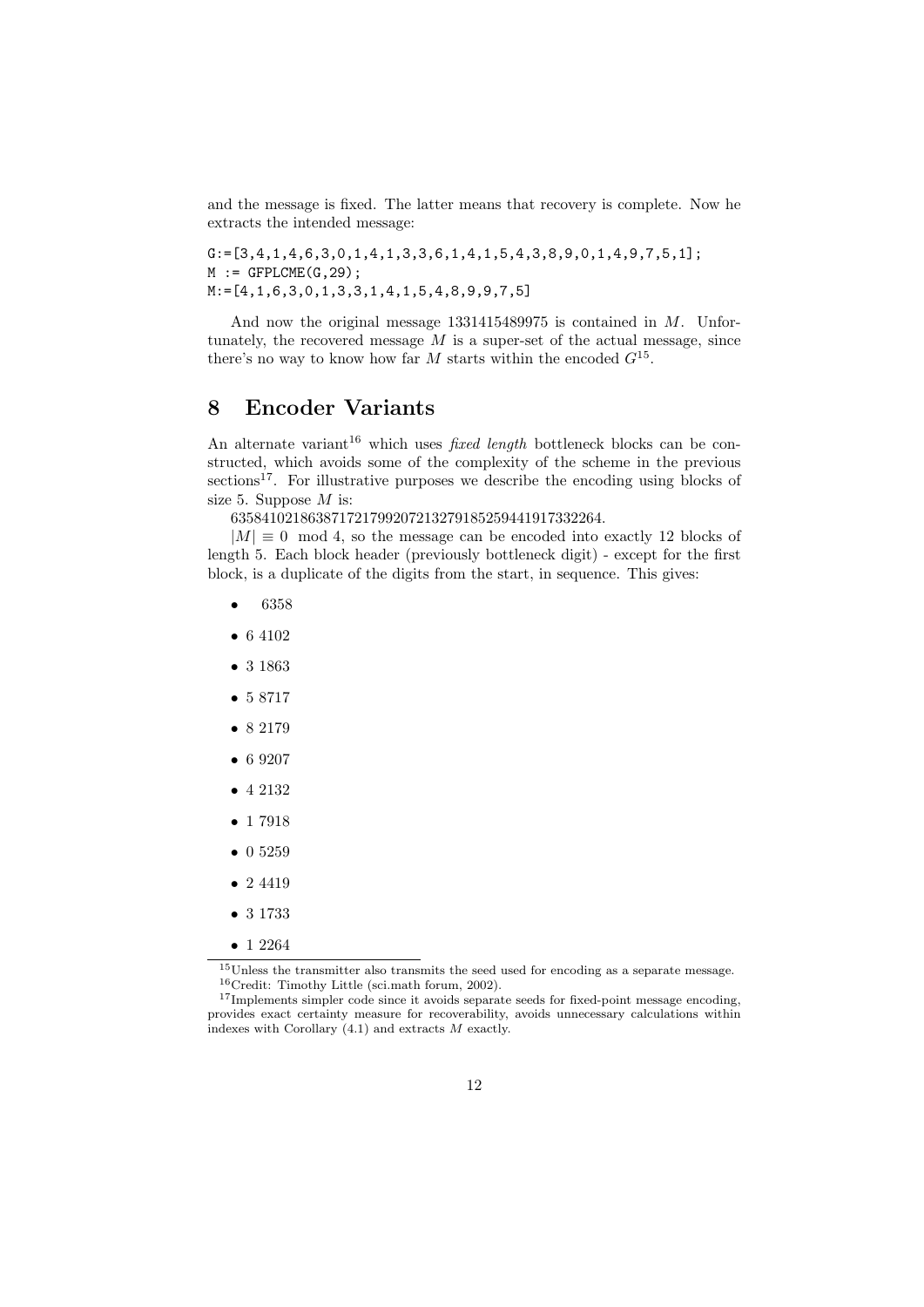One verifies that any sub-run longer than the minimum required percentage starting at a block boundary recovers the entire sequence backwards completely and unambiguously. For example: Having only the sub-run: 31863 58717 82179 69207 42132 17918 05259 24419 31733 12264, the recovery process<sup>18</sup> will generate the sequence: 358 64102*|*31, so updating the sequence to include the new 5-block, we have: 64102 31863 58717 82179 69207 42132 17918 05259 24419 31733 12264 and the new recovery process will generate the sequence: 6358*|*64102 31 and the whole data stream is again completely recovered. The original message *M* is extracted through GFPFBLCME<sup>19</sup>.

Note that in this case Corollary 4.1 implies that the data bits satisfy:

$$
d_n = d_{\left(1+4+\sum_{i=1}^{n-1} 5\right)} = d_{1+4+5(n-1)} = d_{5n}
$$
\n(8.1)

From Equations (6.2) and (6.3), it is clear that the ratio of received over total bits for this kind of encoding with block size *b* needs to be at least:

$$
p_{need} = \frac{1}{\frac{1}{b} + 1} \tag{8.2}
$$

while a message *M* with length  $|M| = n$  bits, increases in size by  $n/b$  through the encoding, so the ratio of increase over message length *n* is  $(n + (n/b))/n =$ 1*/pneed*. Figure 3 shows the two ratios in a combined graph.



Figure 3: Needed received ratio for maximum likelihood of reliable backwards recovery  $p_{need}$  (red) and message length increase  $1/p_{need}$  (green) due to redundancy bits as a function of block size *b*.

<sup>&</sup>lt;sup>18</sup>through FBLC $(L, 5)$  in the Appendix

<sup>19</sup>Message extraction from a recovered run needs a null bit to patch the length of the first block of the recovered data run, so the data run will be:  $LT := [x, 6, 3, 5, 8, 6, 4, 1, 0, 2, 3, 1, \ldots]$ and then the message extraction call is:  $M := \text{GFPFBLCME}(L, 5)$ .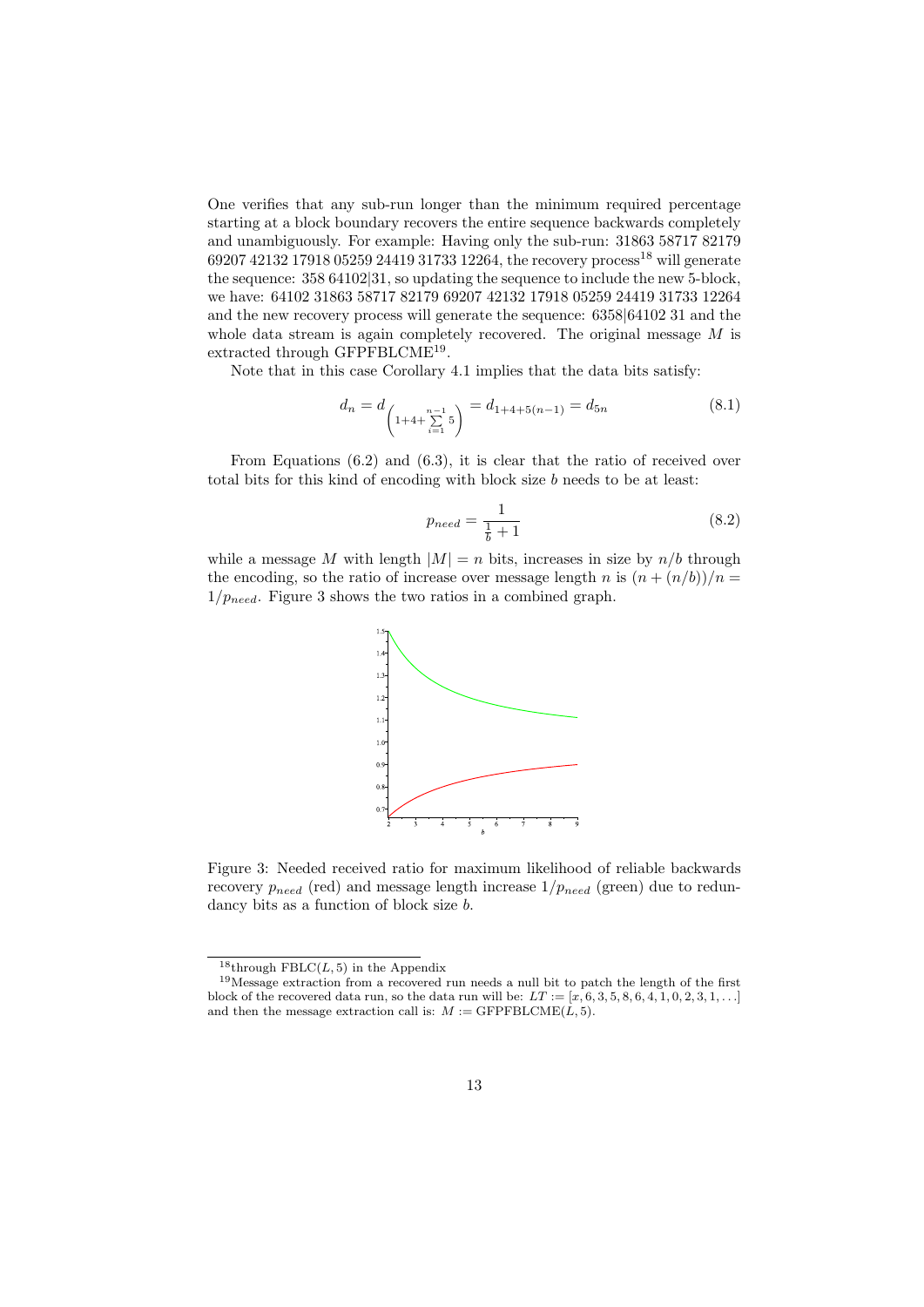#### **9 More General Messages**

All the above, for fairly simple messages with data bits ranging in 0..9. However LC or FBLC are not dependent upon bit-size, so one may well use bits with wider ranges. This would require that the transmission/reception gate has a way to differentiate between successive bits, which is usually done via an intervening characteristic sentinel bit, such as 0 or any pre-excluded encoder bit. If the previous does not apply and one's limited to only (0*..b*) range bits, first encode *M* into its decimal equivalent  $M^*$  using base  $b+1$  encoding and then transmit  $that<sup>20</sup>$ .

Unfortunately, using greater range bits results in larger bottleneck block sizes, hence also in increased *pneed* and that reduces the likelihood for reliable backwards recovery, a problem which cannot be addressed easily, unless a very high percentage of the transmitted run is received reliably. A more workable compromise can be reached if the block size is fixed, as in Section 8.

#### **10 Results and Discussion**

Contrary to RLE which is lossless and highly efficient when the repeated block count is large  $([2])$ , it is clear that LC as a compression scheme is fairly useless since the average error is very high and not easily controlled. As far as it being a lossy transmission recovery method, as already said, its recovery reliability is obviously at least *pneed*, which depends on block size *d*, which in turn is maximized for  $b = 2$ . In other words, for greater *b*, it tends to become useless. as the ratio of received to total message length tends to 1, Note however, that even in such extreme  $\cos^{21}$  it can still serve as an error correction doublecheck post-processor for the transmitted message: Any bit errors that may have crept in the received data run due to faults in transmission, and the received data run will fail the fixed-point property, since LC performs its own parity check both backwards and forward through the block headers which serve as redundancy bits<sup>22</sup>. As such, it can be used in conjunction with other errorcorrection methods which have higher redundancy ([4], [3]) to improve errorcorrection or validate otherwise correctly extracted encrypted data messages  $([6])$ .

<sup>20</sup>For example, if only letters from the English alphabet are allowed (base 26) and the message is:  $M = \text{`helloworld'}, \text{then } M^* = \sum_{i=1}^{25}$  $\sum_{i=0}^{n} d_i \cdot 26^i$ , with  $d_i \in \{Ord(h), Ord(e), Ord(l), \ldots\}$ .

After message recovery decode *M∗* to base 26 to recover the full-bit message *M*, etc.  $21$ I.e., when for example the receiver has received a data run of the same length as that sent

by the transmitter.

 $^{22}$ It's clear for example that if the received data run does not satisfy Corollary 4.1 or equations (8.1) depending on case, the message has been corrupted one way or another.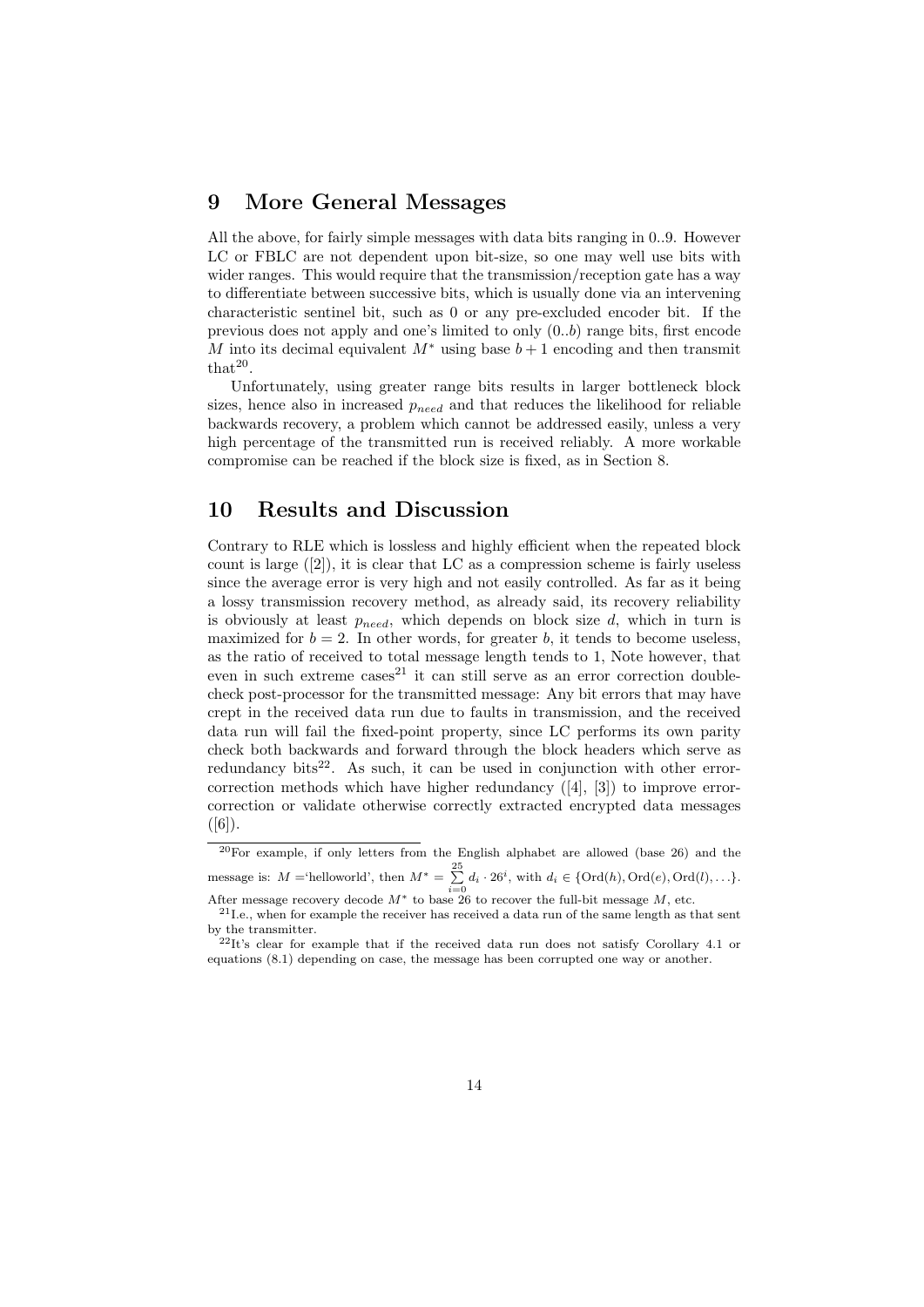## **11 Acknowledgements**

The author is grateful to Tim Little and James Waldby for their respective contributions. Also to the University of Crete's Mathematics for 2000 Program Initiative, which allowed the author access to the Maple package, without which implementation wouldn't be possible.

## **12 Funding**

This research did not receive any specific grant from funding agencies in the public, commercial, or not-for-profit sectors.

## **Appendix**

*Sample Code 1:* Convert number to a list of digits

```
N2L:=proc(n)
local d,L,RL,Llen,m;
m:=n; L:=[]; RL:=[];while m>0 do
d:=10*frac(m/10);RL:=[op(RL),d];m:=floor(m/10);od;
Llen:=nops(RL); #reverse list
for m from 1 to nops(RL) do
L:=[op(L),RL[Llen-m+1]];od;
L;
end:
Sample Code 2: Convert list to number
L2N:=proc(L)
local k;
sum(L[k]*10^(nops(L)-k),k=1..nops(L));end:
Sample Code 3: Compress list L:
LC: =proc(L)
```
local i,nL,c;  $nL:=[]$ ; c:=1; while  $c \leq nops(L)$  do  $nL:=[op(nL),L[c]]$ ; if L[c]<>0 then  $c:=c+L[c]$ ;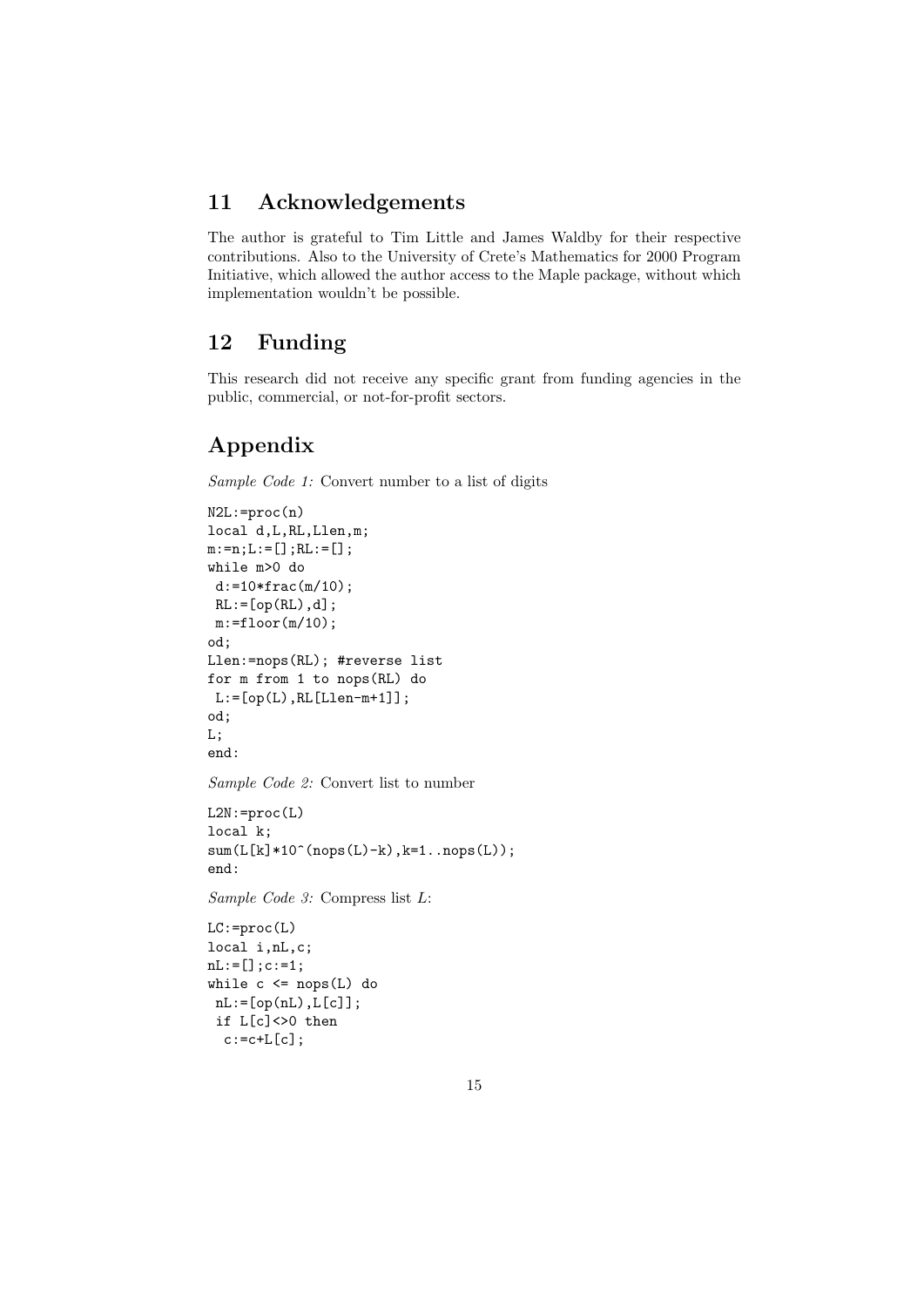```
else
 c:=c+1;fi;
od;
nL;
end:
```
*Sample Code 4:* Fixed point encoder for message M

```
GFPLCM:=proc(sL,n,M)
local sG,cL,c,m,match,pickd,pickmd,bL;
if evalb((0 in sL) or (1 in sL)) then
print("Bad seed list: Contains 0s or 1s");
fi;
if sL[1]>nops(sL) then
print("Bad seed list size:
 List size needs to be at least:",sL[1]);
return;
fi;
cL:=LC(sL);match:=true;
for m from 1 to nops(cL) do
\mathtt{match}:\mathtt{=match} and (\mathtt{cl[m]}=\mathtt{sl[m]}) ;
if not match then print("Bad seed list:
Cannot generate matching fixed point sequence");
return;
fi;
od;
sG:=sL;if nops(sL)<n then
c:=1;pickd:=1;pickmd:=1;
while c<= nops(sL) do
 if sG[c]<>0 then
   c:=c+sG[c];
  else
   c:=c+sG[c]+1;fi;
 pickd:=pickd+1;
 od;print("finished parsing sL");
 for m from nops(sL)+1 to c-1 do
  if nops(M)>0 and pickmd<=nops(M) then
   if M[pickmd]-1<>c-m then
    sG:=[op(sG),M[pickmd]];
    pickmd:=pickmd+1;
   else
    sG:=[op(sG),0];fi;
```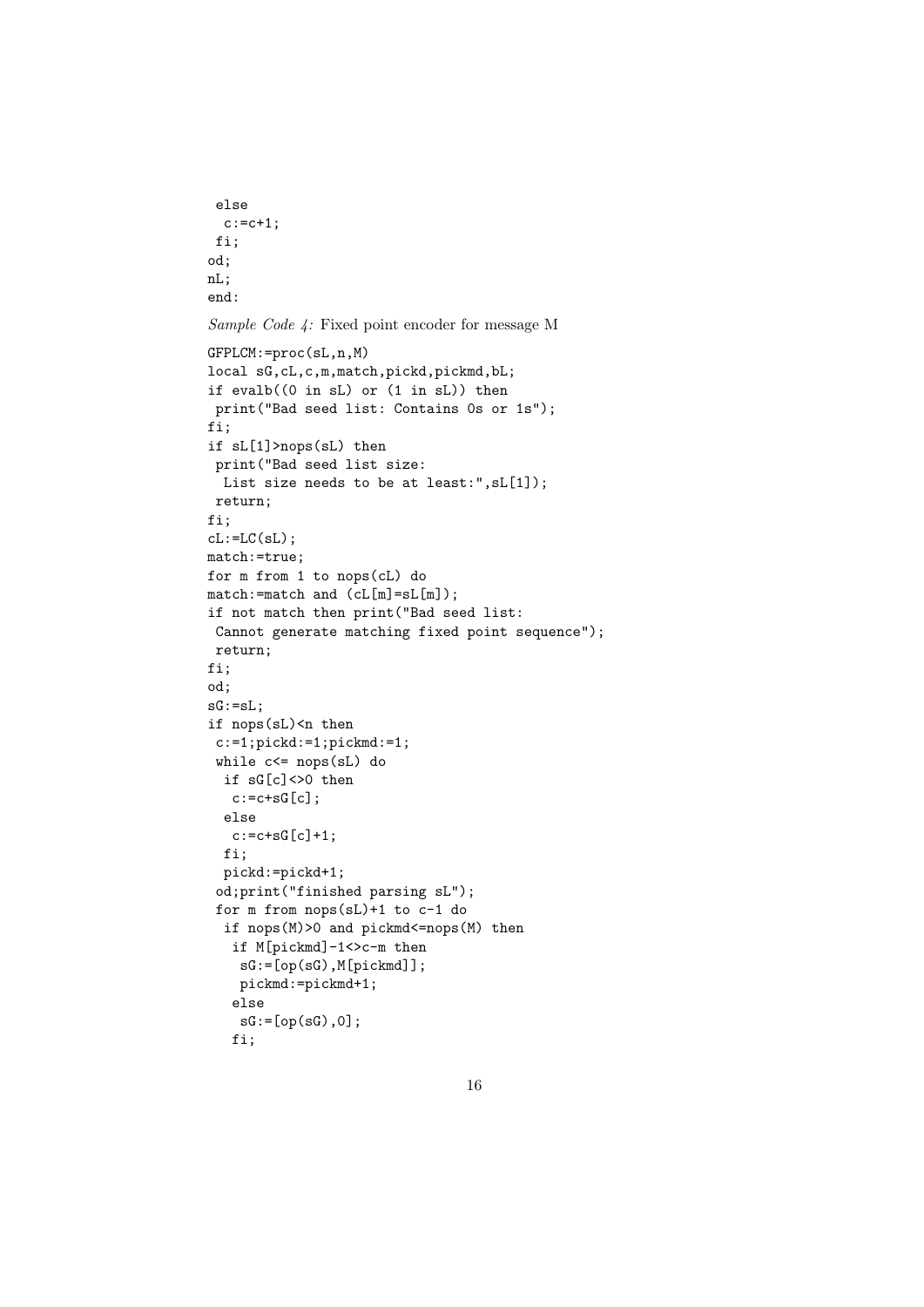```
else
  sG:=[op(sG),x];fi;
 od;
 while c<n and type(sG[pickd],nonnegint)=true do
 if c>nops(sG) then #add header digit
   sG:=[op(sG),sG[pickd]];
   for m from c+1 to c+sG[c]-1 do#add trailing(data) for block
   if m<=n then
    if nops(M)>0 and pickmd<=nops(M) then
     if M[pickmd]-1<>c-m then
      sG:=[op(sG),M[pickmd]];
     pickmd:=pickmd+1;
     else
      sG:=[op(sG),0];fi;
    else
     sG:=[op(sG),x];fi;
   fi;
  od;
 fi;
  if sG[c]<>0 then
  c:=c+sG[c];
 else
  c:=c+sG[c]+1;fi;
 pickd:=pickd+1;
od;
fi;
sG;
end:
Sample Code 5: Fixed point encoding message extractor
GFPLCME:=proc(sL,n)
local c,m,pickd,M;
M:=[];
c:=1; pickd:=1;
while c<n do
for m from c+1 to c+sL[c]-1 do#pick message from block
 if m<=n then
  M:=[op(M),sL[m]];
 fi;
 od;
 if sL[c]\leq0 then
 c:=c+sL[c];
```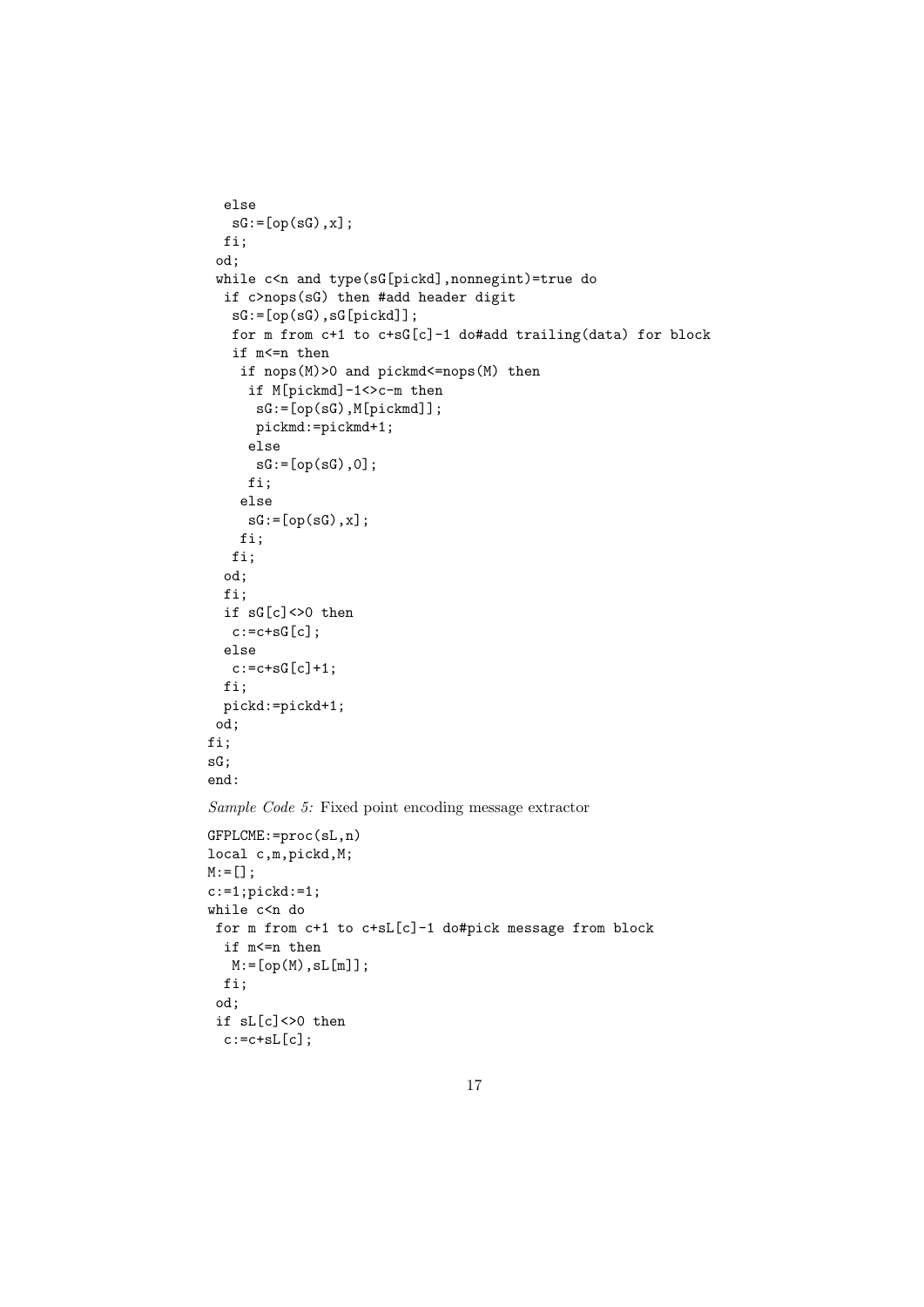```
else
 c:=c+sL[c]+1;fi;
pickd:=pickd+1;
od;
M;
end:
```
*Sample Code 6:* Fixed block length LC compression

```
FBLC:=proc(L,blockLen)
local nL,c;
nL:=[];c:=1;
while c<=nops(L) do
nL:=[op(nL),L[c]];
c:=c+blockLen;
od;
nL;
end:
```
*Sample Code 7:* Fixed block length message encoder

```
GFPFBLCM:=proc(L,blockLen)
local sL,c,pickd;
sL:=[];pickd:=0;
for c to nops(L) do
if c+pickd mod blockLen = 0 then
 pickd := pickd+1;
  sL:=[op(sL), sL[pickd]]
fi;
 sL:=[op(sL), L[c]];
od;
sL;
end:
```
*Sample Code 8:* Fixed block encoding message extractor

```
GFPFBLCME:=proc(L,blockLen)
local sM,c;
sM:=[];
for c to nops(L) do
if c-1 mod blockLen <> 0 then
 sM:=[op(sM),L[c]]fi;
od;
end:
```